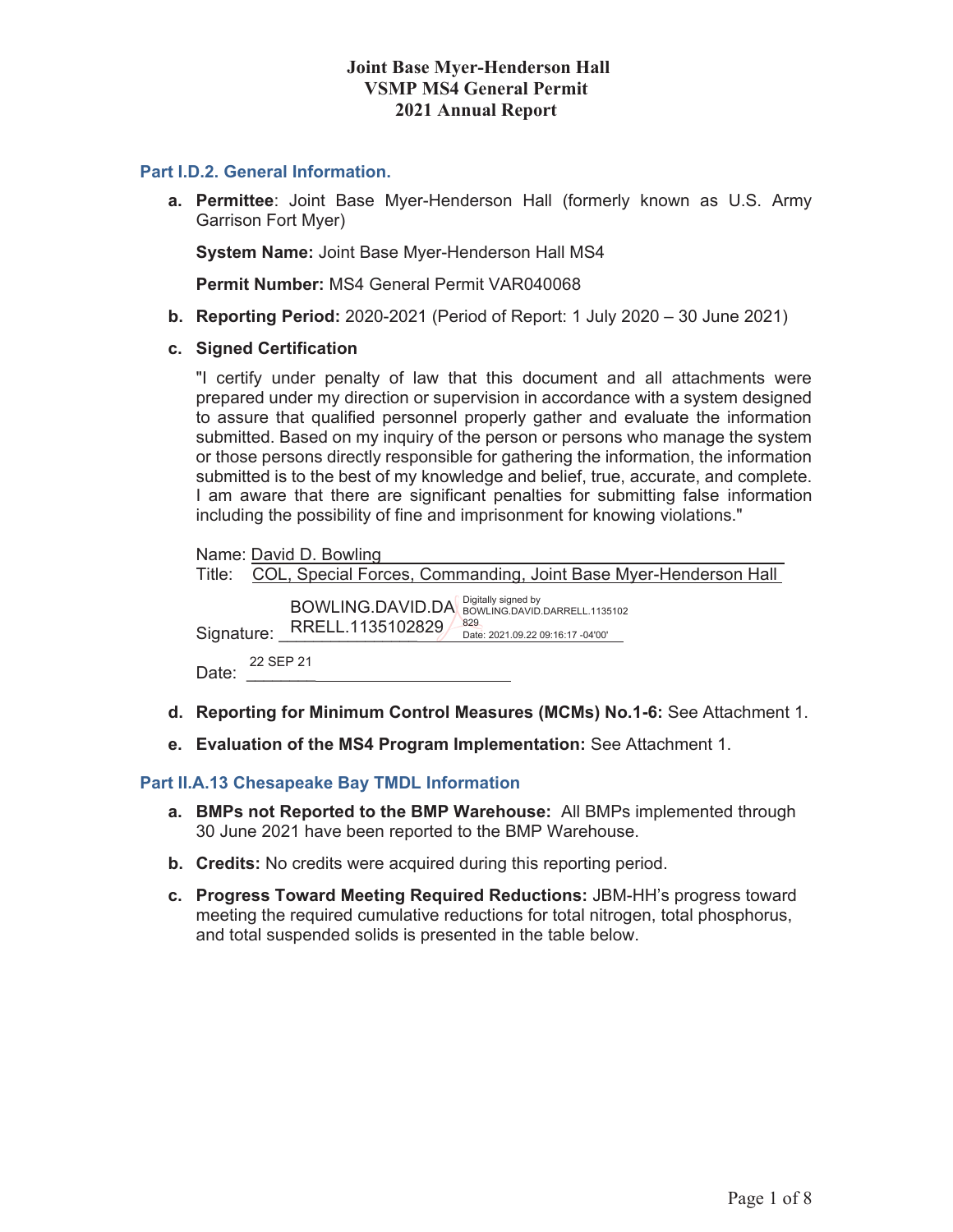### **Joint Base Myer-Henderson Hall VSMP MS4 General Permit 2021 Annual Report**

| <b>First Permit Cycle BMPs</b>                           | <b>TN Removed</b><br>(lbs/yr) | <b>TP Removed</b><br>(lbs/yr) | <b>TSS Removed</b><br>(lbs/yr) |
|----------------------------------------------------------|-------------------------------|-------------------------------|--------------------------------|
| Permeable Pavement Area -<br><b>Special Events Area</b>  | 4.23                          | 0.59                          | 264.39                         |
| Bioretention Area - Special<br>Events Area               | 11.61                         | 1.59                          | 657.01                         |
| <b>Building 406 Demolition</b>                           | 15.07                         | 1.61                          | 747.94                         |
| Bio-swale near Sheridan Ave<br>and Pershing Dr.          | 3.94                          | 0.57                          | 269.98                         |
| Permeable Pavement near<br>Sheridan Ave and Pershing Dr. | 2.11                          | 0.3                           | 179.62                         |
| Bioswale near the Fitness<br><b>Center Parking Lot</b>   | 2.63                          | 0.38                          | 165.1                          |
| Bio-retention - East Lot Island                          | 8.71                          | 1.19                          | 423.44                         |
| <b>Total Pollutant Removal</b>                           | 48.3                          | 6.23                          | 2,707.48                       |
| 2028 Pollutant Goal (lb)                                 | 260.72                        | 36.31                         | 31,535.77                      |
| % 2028 Goal                                              | 21.05%                        | 23.91%                        | 19.07%                         |

### **d. BMPs Planned for Next Reporting Period:**

- Conduct street/parking lot sweeping. A pilot program for street sweeping twice per week using in-house DPW staff was initiated in 2020; this program will be continued and evaluated for long-term viability.
- JBM-HH is currently working with USACE to plan and implement additional BMPs to meet the 2023 TMDL pollutant reduction goals. These BMPs include tree box filter units and bioretention areas.

### **Part II.A.9 Local TMDL Information**

#### **Summary of Actions:**

The MS4 General Permit requires permittees to address pollutants for which the MS4 has been assigned a wasteload allocation (WLA) in an approved TMDL (other than the Chesapeake Bay TMDL). Because JBM-HH discharges to the Potomac River, the Installation is required to have a TMDL Action Plan for polychlorinated biphenyls (PCBs). The PCB TMDL Action Plan for JBM-HH was developed from March-July 2016 and submitted to the Virginia DEQ on 18 July 2016. The Plan was approved by DEQ in a letter dated 26 July 2016.

A summary of the implementation actions included in the PCB TMDL Action Plan and the progress for these actions is provided below:

| <b>Action</b>            | <b>Progress</b>                                                                                                                                                                                                                                                                                               |
|--------------------------|---------------------------------------------------------------------------------------------------------------------------------------------------------------------------------------------------------------------------------------------------------------------------------------------------------------|
| Develop a PCB fact sheet | To reach a wide audience of base-wide residents,<br>employees, and military personnel (current and<br>retirees) that utilize the services at JBM-HH, an<br>article about PCBs and the PCB TMDL Action Plan<br>was prepared and published in the widely-read base<br>newspaper, the Pentagram. The article was |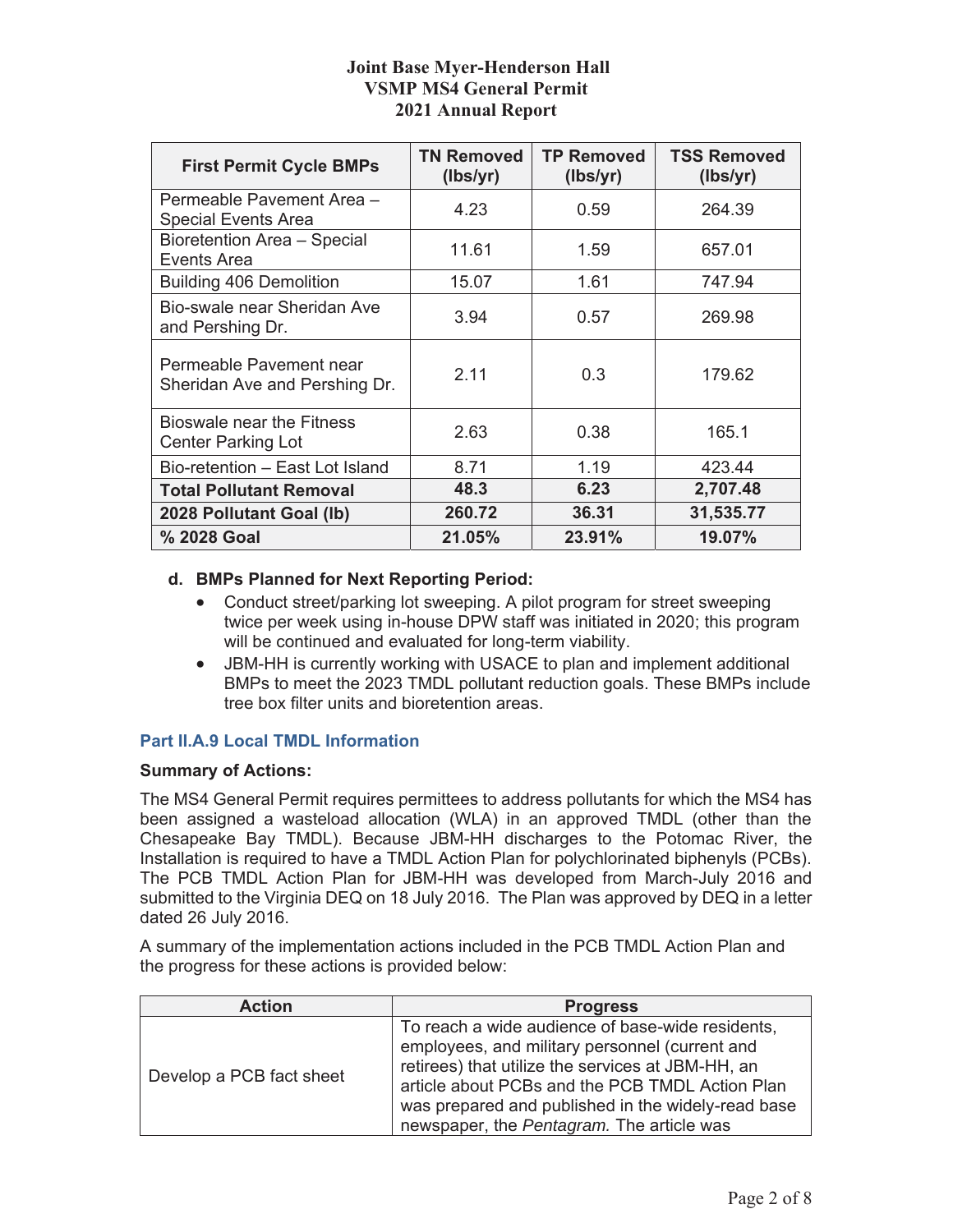### **Joint Base Myer-Henderson Hall VSMP MS4 General Permit 2021 Annual Report**

|                                                                                                                                                                                  | published on March 7, 2017. An additional fact sheet<br>is in progress and will be distributed as appropriate.                                                                                                                                                                                                                                                                                                                                                                                                  |
|----------------------------------------------------------------------------------------------------------------------------------------------------------------------------------|-----------------------------------------------------------------------------------------------------------------------------------------------------------------------------------------------------------------------------------------------------------------------------------------------------------------------------------------------------------------------------------------------------------------------------------------------------------------------------------------------------------------|
| Continue to perform routine<br>maintenance, as required, of<br>BMPs that may help to control<br>PCBs, such as detention<br>basins                                                | Routine maintenance of systems and BMPs that may<br>help control PCBs is scheduled and performed as<br>needed.                                                                                                                                                                                                                                                                                                                                                                                                  |
| Develop PCB sampling plan to<br>comply with PCB TMDL<br>requirements                                                                                                             | A PCB sampling plan was included in the PCB<br><b>TMDL Action Plan that identified three outfalls in</b><br>areas with historic PCB use for sampling. To date,<br>two of the outfalls (013 and 021) have been sampled<br>twice and one outfall (012) has been sampled once.<br>There were no PCBs detected in any of the samples<br>collected to date. Issues with access have prevented<br>the collection of a second sample at outfall 012. This<br>outfall will be sampled when access can be<br>reobtained. |
| Modify existing stormwater<br>pollution prevention training<br>materials for municipal<br>operations to include a section<br>on identifying and reporting<br>potential PCB leaks | Annual stormwater pollution prevention training<br>materials for Public Works employees were modified<br>in 2017 to include PCB TMDL awareness, PCB<br>source identification, and reporting information.                                                                                                                                                                                                                                                                                                        |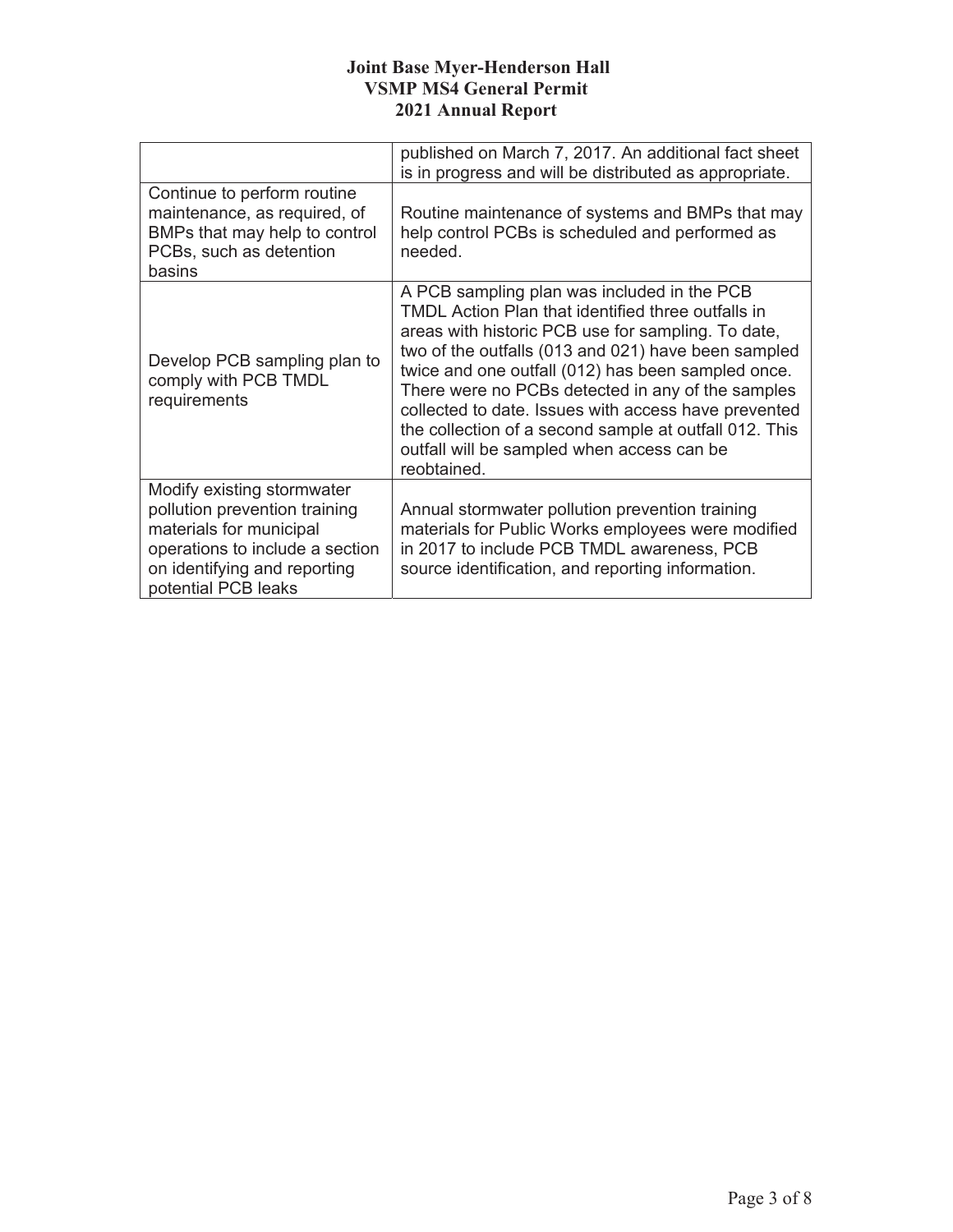|                                                                                                       |                                                                                                                                                     |                                                                                                                                                                                                                                                                                                                                                                                                                                                                                                                                                                                                                                                                                                                                                         | Attachment 1 - VSMP MS4 General Permit 2021 Annual Report                                                                                                                                                                                                                                                                                                                                                                                                                                                                                                                                                                                                                                                                                                                                                                                                                                                              |  |
|-------------------------------------------------------------------------------------------------------|-----------------------------------------------------------------------------------------------------------------------------------------------------|---------------------------------------------------------------------------------------------------------------------------------------------------------------------------------------------------------------------------------------------------------------------------------------------------------------------------------------------------------------------------------------------------------------------------------------------------------------------------------------------------------------------------------------------------------------------------------------------------------------------------------------------------------------------------------------------------------------------------------------------------------|------------------------------------------------------------------------------------------------------------------------------------------------------------------------------------------------------------------------------------------------------------------------------------------------------------------------------------------------------------------------------------------------------------------------------------------------------------------------------------------------------------------------------------------------------------------------------------------------------------------------------------------------------------------------------------------------------------------------------------------------------------------------------------------------------------------------------------------------------------------------------------------------------------------------|--|
|                                                                                                       |                                                                                                                                                     |                                                                                                                                                                                                                                                                                                                                                                                                                                                                                                                                                                                                                                                                                                                                                         | <b>JBM-HH Minimum Control Measure Progress Evaluation</b>                                                                                                                                                                                                                                                                                                                                                                                                                                                                                                                                                                                                                                                                                                                                                                                                                                                              |  |
|                                                                                                       | <b>Permit Section: Requirement</b>                                                                                                                  | <b>Implementation/Progress Summary</b>                                                                                                                                                                                                                                                                                                                                                                                                                                                                                                                                                                                                                                                                                                                  |                                                                                                                                                                                                                                                                                                                                                                                                                                                                                                                                                                                                                                                                                                                                                                                                                                                                                                                        |  |
|                                                                                                       | DEQ Requested Information: Information regarding<br>changes or updates to personnel.                                                                | In May 2021, the former Commander of Joint Base Myer-Henderson Hall, Kimberly A. Peeples, was replaced by Commander David D. Bowling.                                                                                                                                                                                                                                                                                                                                                                                                                                                                                                                                                                                                                   |                                                                                                                                                                                                                                                                                                                                                                                                                                                                                                                                                                                                                                                                                                                                                                                                                                                                                                                        |  |
|                                                                                                       | Minimum Control Measure 1: Public Education and Outreach on Stormwater Impacts                                                                      |                                                                                                                                                                                                                                                                                                                                                                                                                                                                                                                                                                                                                                                                                                                                                         |                                                                                                                                                                                                                                                                                                                                                                                                                                                                                                                                                                                                                                                                                                                                                                                                                                                                                                                        |  |
|                                                                                                       | Part I.E.1.g(1): A list of the high-priority stormwater<br>issues the permittee addressed in the public education<br>and outreach program;          | The High-Priority WQ Issues at JBM-HH are:<br>• Oil & grease, hydrocarbons and related pollutants<br>• Nutrients and bacteria from animal waste, fertilizers, etc.<br>• Trash and litter<br>These high-priority issues are addressed by activities as described below and in the Public Education and Outreach Plan, which is included as A<br>Program Plan.                                                                                                                                                                                                                                                                                                                                                                                            |                                                                                                                                                                                                                                                                                                                                                                                                                                                                                                                                                                                                                                                                                                                                                                                                                                                                                                                        |  |
|                                                                                                       |                                                                                                                                                     | <b>High-Priority</b><br><b>WQ Issue</b>                                                                                                                                                                                                                                                                                                                                                                                                                                                                                                                                                                                                                                                                                                                 | <b>Activity</b>                                                                                                                                                                                                                                                                                                                                                                                                                                                                                                                                                                                                                                                                                                                                                                                                                                                                                                        |  |
| Part I.E.1.g(2): A list of the strategies used to<br>communicate each high-priority stormwater issue. |                                                                                                                                                     | Oil & grease,<br>hydrocarbons<br>and related<br>pollutants                                                                                                                                                                                                                                                                                                                                                                                                                                                                                                                                                                                                                                                                                              | • Distributed Stormwater Pollution Prevention brochures geared towards staff of dining facilities and restaurants, which were c<br>Express staff.<br>• Distributed general Stormwater Pollution Prevention brochures to staff across the installation during EMD's Multi-media Envi<br>Inspections.<br>. Published three articles in the Pentagram, JBM-HH's weekly newspaper, regarding recycling at JBM-HH (America Recycles<br>environmental impacts of deicing materials and how to mitigate the impacts, and JBM-HH's cleanup efforts as part of the Cl<br>the importance of keeping the installation clean to protect the Chesapeake Bay.                                                                                                                                                                                                                                                                        |  |
|                                                                                                       |                                                                                                                                                     | Nutrients and<br><b>Bacteria</b>                                                                                                                                                                                                                                                                                                                                                                                                                                                                                                                                                                                                                                                                                                                        | • Distributed general Stormwater Pollution Prevention brochures to staff across the installation during EMD's Multi-media Envi<br>Inspections.<br>• Obtained dog waste bag stations that include signage, bags, and waste receptacles.<br>. Revise animal waste management brochures for stables and kennels and distribute to staff at those facilities (to be done in I<br>. Publish article in the Pentagram, JBM-HH's weekly newspaper, regarding nutrients, their sources, and their effects on the CI<br>late 2021/early 2022).<br>• Prepare informational handouts for distribution at Installation facilities that sell fertilizer regarding the importance of proper fe<br>water quality (to be done in Spring 2022).<br>• Discuss fertilizer use with DPW and associated landscaping contractor to evaluate current practices and applicable and edu<br>application of fertilizers to protect water quality. |  |
|                                                                                                       |                                                                                                                                                     | Trash and<br>Litter                                                                                                                                                                                                                                                                                                                                                                                                                                                                                                                                                                                                                                                                                                                                     | • Posted cigarette butt litter prevention posters around the barracks across the installation.<br>• Created and distributed Stormwater Pollution Prevention brochures geared towards staff of dining facilities and restaurants,<br>Panda Express staff.<br>. Published three articles in the Pentagram, JBM-HH's weekly newspaper, regarding recycling at JBM-HH (America Recycles<br>environmental impacts of deicing materials and how to mitigate the impacts, and JBM-HH's cleanup efforts as part of the CI<br>the importance of keeping the installation clean to protect the Chesapeake Bay.                                                                                                                                                                                                                                                                                                                   |  |
|                                                                                                       | <b>MCM Effectiveness and Necessary Changes</b>                                                                                                      | By developing and distributing numerous types of outreach materials, including newspaper articles, brochures, and posters, and distributing the i<br>audiences, a large portion of JBM-HH's population was reached and the communication methods were believed to be successful. Table tents and<br>well; however, they were not distributed this year due to base and facility access restrictions during the COVID-19 pandemic. Additionally, a surv<br>the education and outreach efforts was to be distributed in 2020 but has been delayed until 2022 due to the ongoing public health crisis. EMD is<br>methods to distribute a survey that will target specific audiences, including soldiers using the DFAC on base and Installation residents. |                                                                                                                                                                                                                                                                                                                                                                                                                                                                                                                                                                                                                                                                                                                                                                                                                                                                                                                        |  |
|                                                                                                       | Minimum Control Measure 2: Public Involvement/Participation                                                                                         |                                                                                                                                                                                                                                                                                                                                                                                                                                                                                                                                                                                                                                                                                                                                                         |                                                                                                                                                                                                                                                                                                                                                                                                                                                                                                                                                                                                                                                                                                                                                                                                                                                                                                                        |  |
|                                                                                                       | Part I.E.2.f(1): A summary of any public input on the<br>MS4 program received (including stormwater<br>complaints) and how the permittee responded; | No public input, including complaints, was received regarding the MS4 program.<br>EMD provides the public with several methods to comment on the Program Plan, report pollution concerns, or submit complaints to EMD. JBM-H<br>Prevention webpage provides an Environmental Incident Report Form, phone numbers, and an address for the EMD and phone numbers for mu<br>provided in brochures, table tents, and posters, as well as at the end of articles published in The Pentagram. If comments are received via teleph<br>record the comment in writing and collect the person's contact information. EMD will then respond to comments and complaints within one week<br>comments/complaints and EMD responses are maintained for three years.    |                                                                                                                                                                                                                                                                                                                                                                                                                                                                                                                                                                                                                                                                                                                                                                                                                                                                                                                        |  |
|                                                                                                       | Part I.E.2.f(2): A webpage address to the permittee's<br>MS4 program and stormwater website;                                                        | https://home.army.mil/jbmhh/index.php/teamJBMHH/about/Base/stormwater-pollution-prevention-jbm-hh-1                                                                                                                                                                                                                                                                                                                                                                                                                                                                                                                                                                                                                                                     |                                                                                                                                                                                                                                                                                                                                                                                                                                                                                                                                                                                                                                                                                                                                                                                                                                                                                                                        |  |

hich is included as Appendix D of JBM-HH's MS4

aurants, which were distributed to the Panda

MD's Multi-media Environmental Compliance

1H (America Recycles Day), potential forts as part of the Clean the Bay Day event and

MD's Multi-media Environmental Compliance

cilities (to be done in late 2021/early 2022) their effects on the Chesapeake Bay (to be done in

nportance of proper fertilizer application to protect

nd applicable and educate them on proper

ities and restaurants, which were distributed to the

**IH (America Recycles Day), potential** forts as part of the Clean the Bay Day event and

, and distributing the materials to a wide variety of essful. Table tents are usually distributed at DFAC, as ic. Additionally, a survey evaluating the effectiveness of health crisis. EMD is currently evaluating means and<br>n residents.

laints to EMD. JBM-HH's Stormwater Pollution hone numbers for multiple EMD staff members are are received via telephone, the EMD staff member will aints within one week. Records of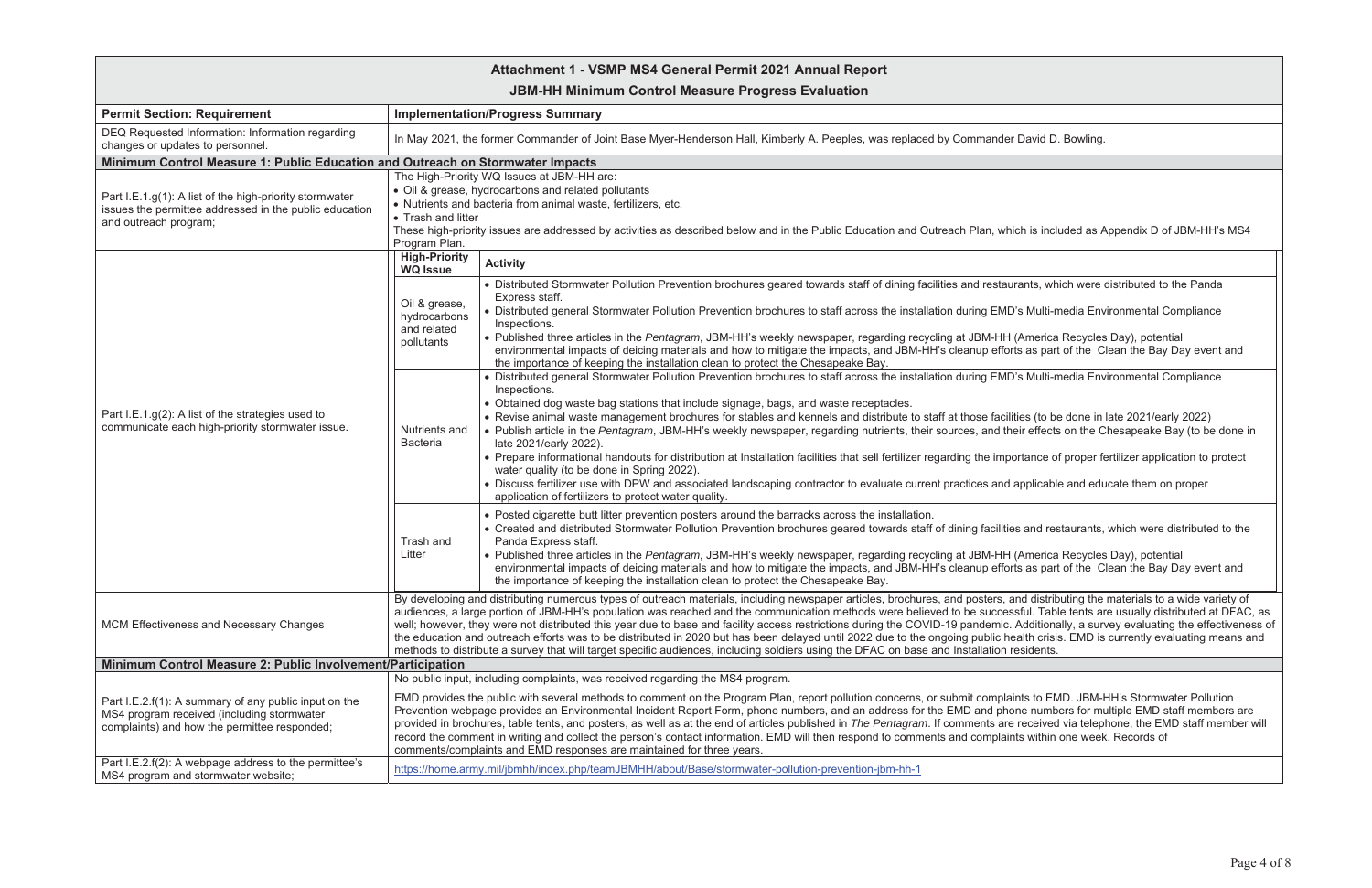|                                                                                                                                                                                                                                                                                  | The following public involvement/participation activities were held during this reporting year:                                                                                                                                                                                                                                                                                                                                                                                                                                                                                                                                                                                                                                                                                                                                                                    |                                                                                                                                                                                                                                                                                                                                    |                                                                                                                                                                                                                                                                                   |  |
|----------------------------------------------------------------------------------------------------------------------------------------------------------------------------------------------------------------------------------------------------------------------------------|--------------------------------------------------------------------------------------------------------------------------------------------------------------------------------------------------------------------------------------------------------------------------------------------------------------------------------------------------------------------------------------------------------------------------------------------------------------------------------------------------------------------------------------------------------------------------------------------------------------------------------------------------------------------------------------------------------------------------------------------------------------------------------------------------------------------------------------------------------------------|------------------------------------------------------------------------------------------------------------------------------------------------------------------------------------------------------------------------------------------------------------------------------------------------------------------------------------|-----------------------------------------------------------------------------------------------------------------------------------------------------------------------------------------------------------------------------------------------------------------------------------|--|
|                                                                                                                                                                                                                                                                                  | <b>Activity</b>                                                                                                                                                                                                                                                                                                                                                                                                                                                                                                                                                                                                                                                                                                                                                                                                                                                    | <b>Metrics</b>                                                                                                                                                                                                                                                                                                                     | <b>Water Quality Benefits</b>                                                                                                                                                                                                                                                     |  |
|                                                                                                                                                                                                                                                                                  | • Presented stormwater pollution prevention topics at the Environmental Quality<br>Control Committee (EQCC) Meetings held on 21 October 2020 and 7 December<br>2020, and provided information on stormwater issues to directors and mangers of<br>other departments and organizations on the Installation to be further disseminated<br>among Installation staff.                                                                                                                                                                                                                                                                                                                                                                                                                                                                                                  | Approximately ten representatives from<br>various organizations across the<br>Installation (including Environmental<br>Management; Security; Public Affairs;<br>Resource Management; Public Works;<br>Human Resources; Police; Planning;<br>and Family and Morale, Welfare and<br>Recreation) attended the meetings.               | Indirect benefits through awareness of<br>stormwater pollution issues.                                                                                                                                                                                                            |  |
|                                                                                                                                                                                                                                                                                  | • Representatives of JBM-HH attended the Department of Defense (DoD)<br>Chesapeake Bay Action Team (CBAT) Meetings on 23 July 2020 and 29 April 2021.                                                                                                                                                                                                                                                                                                                                                                                                                                                                                                                                                                                                                                                                                                              | Attendance at two meetings.                                                                                                                                                                                                                                                                                                        | While these meetings do not constitute a<br>public outreach or education activity for<br>JBM-HH's "public," indirect benefits are<br>provided through cooperation with other<br>DoD installations to share strategies for<br>implementing water quality BMPs and<br>improvements. |  |
|                                                                                                                                                                                                                                                                                  | • JBM-HH representatives participated in two VADEQ/DoD/EPA Partnership Meetings<br>held on August 11, 2020 and February 10, 2021.                                                                                                                                                                                                                                                                                                                                                                                                                                                                                                                                                                                                                                                                                                                                  | Attendance at two meetings.                                                                                                                                                                                                                                                                                                        | Indirect benefits through cooperation with<br>DEQ, EPA, and other DoD installations to<br>discuss strategies for meeting applicable<br>stormwater regulatory requirements, and<br>to improve stormwater pollution<br>prevention throughout Virginia.                              |  |
| Part I.E.2.f(3): A description of the public involvement<br>activities implemented by the permittee;<br>Part I.E.2.f(4): A report of the metric as defined for each<br>activity and an evaluation as to whether or not the<br>activity is beneficial to improving water quality; | • JBM-HH's Stormwater Pollution Prevention webpage was updated. The webpage<br>includes a description of JBM-HH's MS4, information on preventing stormwater<br>pollution, the MS4 Program Plan, the most recent MS4 Annual report, the MS4<br>General Permit, the Chesapeake Bay TMDL Action Plan, the PCB TMDL Action<br>Plan, stormwater pollution prevention articles previously published in the Pentagram,<br>and an Environmental Incident Report for the public to use to report spills, leaks, or<br>other environmental concerns. The recent website updates included providing<br>additional information and guidance for the public to give input on JBM-HH's MS4<br>Program Plan and a method for the public to report spills, pollution concerns, etc.                                                                                                | N/A                                                                                                                                                                                                                                                                                                                                | Indirect benefits through awareness of<br>stormwater pollution issues. Improved<br>process for the public to report spills and<br>pollution concerns would help EMD<br>identify and therefore address these<br>issues in a more timely manner.                                    |  |
|                                                                                                                                                                                                                                                                                  | • JBM-HH held two base-wide clean-up events during this reporting year. The Fall<br>Clean-up Event was held on October 8 and 9, 2020 and the Spring Clean-up Event<br>was held from May 24 through 28, 2021. As part of these events, the majority of the<br>installation was divided up into areas of responsibility for 17 installation directorates<br>and organizations. The key tasks involved in the clean-up event included the<br>following:<br>o Conduct clean-up within each organization, to include the outside area within 50<br>feet of buildings, barracks and commercial spaces.<br>o Identify and turn-in excess property and unserviceable equipment.<br>o Utilize recycling locations as appropriate.<br>o Properly dispose of hazardous waste at designated collection points.<br>o Final inspection of the installation by senior leadership. | Participation of 17 different installation<br>directorates/organizations during two<br>base-wide clean-up events.                                                                                                                                                                                                                  | Directly benefits water quality by removing<br>trash, debris, chemicals, etc. from the<br>environment and preventing these<br>materials from entering waterways.<br>Indirect benefits through awareness of<br>stormwater pollution issues.                                        |  |
|                                                                                                                                                                                                                                                                                  | • JBM-HH collaborated with Arlington National Cemetery (ANC) on a clean-up event<br>on June 4, 2021 for DoD's 2021 Clean the Bay Day. JBM-HH and ANC participants<br>conducted a cleanup of areas along both sides of the JBM-HH/ANC property<br>boundary. As a result of the joint cleanup in this area, approximately 245 pounds of<br>trash in seven large bags and approximately 1 cubic yard of scrap metal was<br>removed from this area. JBM-HH representatives then continued the Clean the Bay<br>Day event in other areas of Fort Myer-Henderson Hall, including around several<br>buildings and stormwater management facilities. As a result of the cleanup in these<br>areas, enough trash to fill approximately six large bags and several larger pieces of<br>scrap metal were removed and prevented from further impacting the environment.        | • Four JBM-HH participants<br>$\bullet$ ~245 pounds of trash in 7 large bags<br>and $\sim$ 1 cubic yard of scrap metal<br>removed from the targeted JBM-<br>HH/ANC fence line area<br>• Six large bags of trash and several<br>large pieces of scrap metal removed<br>from areas around JBM-HH buildings<br>and bioretention areas | Directly benefits water quality by removing<br>trash, debris, etc. from the environment<br>and preventing these materials from<br>entering waterways.<br>Indirect benefits through awareness of<br>stormwater pollution issues.                                                   |  |
|                                                                                                                                                                                                                                                                                  | • JBM-HH generally holds annual environment events around Earth Day, including a<br>paper shredding and recycling event and a hazardous materials collection event.<br>However, because of the COVID-19 pandemic, these events were not held this year.                                                                                                                                                                                                                                                                                                                                                                                                                                                                                                                                                                                                            | N/A                                                                                                                                                                                                                                                                                                                                | N/A                                                                                                                                                                                                                                                                               |  |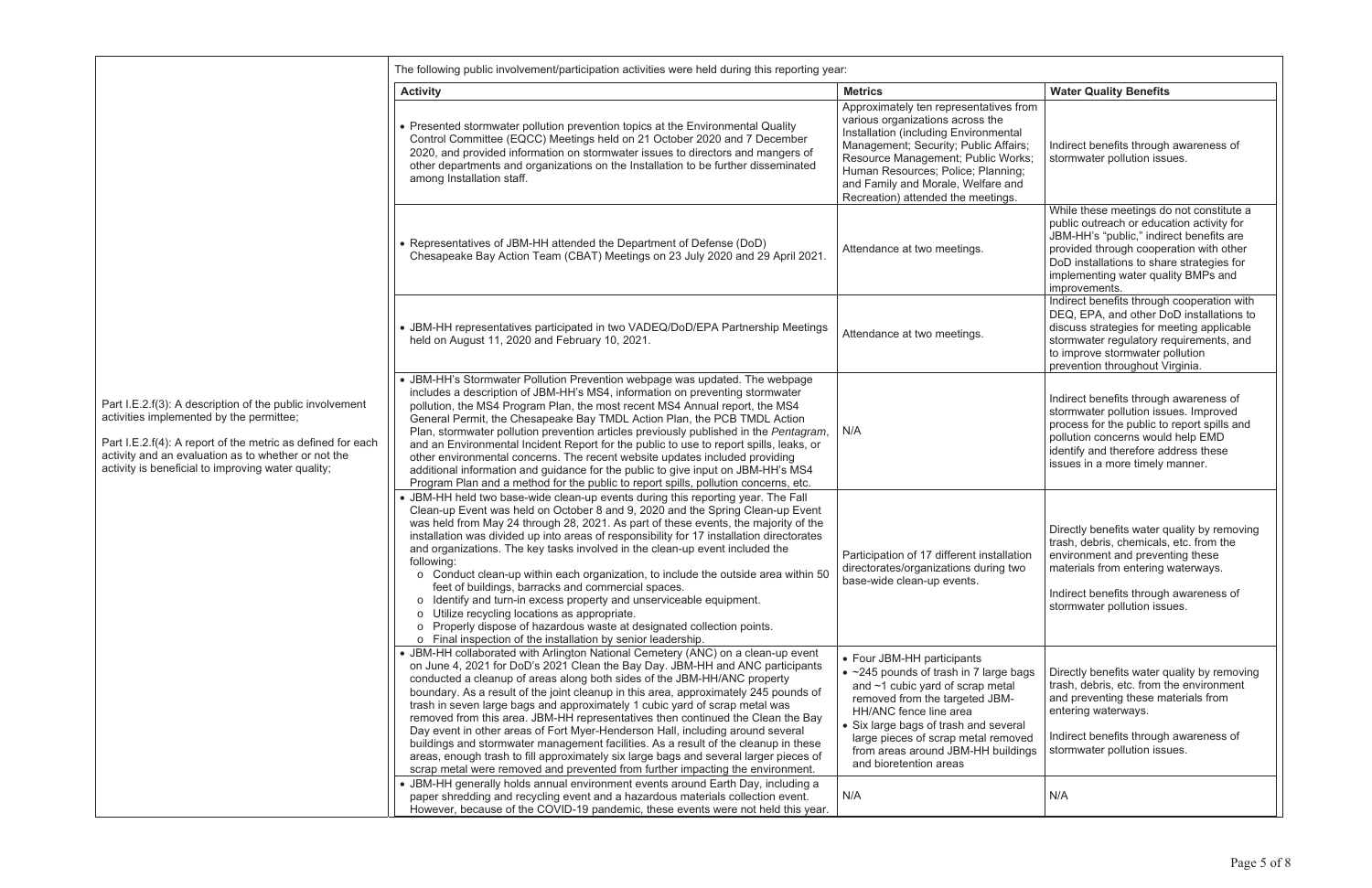# **Attachment 1 - VSMP MS4 General Permit 2021 Annual Report**

## **JBM-HH Minimum Control Measure Progress Evaluation**

| <b>Permit Section: Requirement</b>                                                                                                                                                                                                                                                                                                                                                                                                                                                                                                   | <b>Implementation/Progress Summary</b>                                                                                                                                                                                                                                                                                                                                                                                                                                                                                                                                                                                                                                                                                                                                                                                                                                                                                                                                                 |
|--------------------------------------------------------------------------------------------------------------------------------------------------------------------------------------------------------------------------------------------------------------------------------------------------------------------------------------------------------------------------------------------------------------------------------------------------------------------------------------------------------------------------------------|----------------------------------------------------------------------------------------------------------------------------------------------------------------------------------------------------------------------------------------------------------------------------------------------------------------------------------------------------------------------------------------------------------------------------------------------------------------------------------------------------------------------------------------------------------------------------------------------------------------------------------------------------------------------------------------------------------------------------------------------------------------------------------------------------------------------------------------------------------------------------------------------------------------------------------------------------------------------------------------|
| Part I.E.2.f(5): The name of other MS4 permittees with<br>whom the permittee collaborated in the public<br>involvement opportunities.                                                                                                                                                                                                                                                                                                                                                                                                | Four participants from JBM-HH collaborated with several participants from ANC during the DoD's 2021 Clean the Bay Day ev<br>conducted a cleanup of areas along both sides of the JBM-HH/ANC property boundary. As a result of the joint cleanup in this<br>large bags and approximately 1 cubic yard of scrap metal was removed from this area. JBM-HH representatives then continu<br>Fort Myer-Henderson Hall, including around several buildings and stormwater management facilities. As a result of the cleani<br>six large bags and several larger pieces of scrap metal were removed and prevented from further impacting the environment.                                                                                                                                                                                                                                                                                                                                      |
|                                                                                                                                                                                                                                                                                                                                                                                                                                                                                                                                      | Additionally, information and strategies for public involvement opportunities were shared with other DoD installations during D                                                                                                                                                                                                                                                                                                                                                                                                                                                                                                                                                                                                                                                                                                                                                                                                                                                        |
| <b>MCM Effectiveness and Necessary Changes</b>                                                                                                                                                                                                                                                                                                                                                                                                                                                                                       | Despite the difficulties caused by the ongoing COVID-19 pandemic, JBM-HH reached a large portion of the Installation's publ<br>Pollution Prevention Webpage, and multiple clean-up events. Unfortunately, due to the ongoing public health crisis, certain pl<br>be held during this permit year. EMD remains committed to the public outreach aspect of pollution prevention and is working<br>reach the public during the current public health crisis. EMD is currently in the process of planning public involvement activitie<br>Program Plan and has several ideas for public outreach activities that can be conducted in a safe manner.                                                                                                                                                                                                                                                                                                                                        |
| Minimum Control Measure 3: Illicit Discharge Detection and Elimination                                                                                                                                                                                                                                                                                                                                                                                                                                                               |                                                                                                                                                                                                                                                                                                                                                                                                                                                                                                                                                                                                                                                                                                                                                                                                                                                                                                                                                                                        |
| Part I.E.3.e(1): A confirmation statement that the MS4<br>map and information table have been updated to reflect<br>any changes to the MS4 occurring on or before June 30,<br>2021;                                                                                                                                                                                                                                                                                                                                                  | The storm sewer system map and outfall information table were last updated in November 2020. Updates to the map include<br>interconnections for outfalls. Additional information has been added to the outfall information table. No new outfalls, stormwat<br>added during this permit year; therefore, updates to the map and outfall information table were not necessary. The map and of                                                                                                                                                                                                                                                                                                                                                                                                                                                                                                                                                                                           |
| Part I.E.3.e(2): The total number of outfalls screened<br>during the reporting period as part of the dry weather<br>screening program;                                                                                                                                                                                                                                                                                                                                                                                               | Twenty-one outfalls were screened during this reporting period, with inspections occurring in June 2021. JBM-HH previously<br>property changes, one of the outfalls is now on Arlington National Cemetery (ANC) property. One outfall could not be screene<br>of changes made to the perimeter security fence, one outfall was unable to be accessed due to activities associated with the                                                                                                                                                                                                                                                                                                                                                                                                                                                                                                                                                                                             |
| Part I.E.3.f(3): A list of illicit discharges to the MS4<br>including spills reaching the MS4 with information as<br>follows: (a) The source of the discharge; (b) The dates<br>that the discharge was observed, reported, or both; (c)<br>Whether the discharge was discovered by the permittee<br>during dry weather screening, reported by the public, or<br>other method (describe); (d) How the investigation was<br>resolved; (e) A description if any follow-up activities; and<br>(f) The date the investigation was closed. | On June 8, 2021, the EMD was notified by a JBM-HH O&M Supervisor that the main chilled water line in Building 241 rupture<br>800 gallons) was drained. An unknown amount had entered the storm system through drains via the building's sump pump sy<br>was notified of the release. PIG absorbent socks were used to block the drains in the mechanical room and absorbent pads v<br>materials were collected in bags and properly disposed. According to the SDS, the glycol mixture was a food-grade, non-toxid<br>Reportable Quantity (RQ) thresholds were exceeded for its components, as listed on EPA's Consolidated List of Chemicals. I<br>event to Ms. Anna Tuthill, VADEQ, on June 22, 2021, at which time the investigation was considered closed. Efforts to prevei<br>on the discharge event during EQCC meetings to raise awareness and ensuring spill kits are properly stocked with clean mat<br>Building 241 and in other key locations throughout the installation. |
| MCM Effectiveness and Necessary Changes                                                                                                                                                                                                                                                                                                                                                                                                                                                                                              | The Installation's outfall screening program is believed to be an effective means for identifying illicit discharges, should they c<br>deemed to be necessary.                                                                                                                                                                                                                                                                                                                                                                                                                                                                                                                                                                                                                                                                                                                                                                                                                         |
| Minimum Control Measure 4: Construction site stormwater runoff control                                                                                                                                                                                                                                                                                                                                                                                                                                                               |                                                                                                                                                                                                                                                                                                                                                                                                                                                                                                                                                                                                                                                                                                                                                                                                                                                                                                                                                                                        |
| Part I.E.4.a: The permittee shall utilize its legal authority,                                                                                                                                                                                                                                                                                                                                                                                                                                                                       | EMD provides a document with standard language regarding stormwater requirements on base to the contracting personnel<br>contracts. Additionally, EMD has updated the JBM-HH base-wide stormwater policy to include EMD's authority in requiring co<br>are identified.                                                                                                                                                                                                                                                                                                                                                                                                                                                                                                                                                                                                                                                                                                                 |
| such as ordinances, permits, orders, specific contract<br>language, and interjurisdictional agreements, to address<br>discharges entering the MS4 from regulated                                                                                                                                                                                                                                                                                                                                                                     | The EMD has created a Construction Inspection and Compliance Procedure, included as Appendix I in the MS4 Program Pla<br>construction compliance; legal authorities used to address discharges from construction sites; and procedures for ensuring construction<br>requirements prior to construction, conducting construction site erosion and sediment control inspections, and addressing det                                                                                                                                                                                                                                                                                                                                                                                                                                                                                                                                                                                      |
| construction site stormwater runoff.                                                                                                                                                                                                                                                                                                                                                                                                                                                                                                 | EMD has also developed a Construction Project Coordination for Stormwater Requirements Standard Operating Procedure (<br>guidance to DPW, USACE, contractors, and other installation organizations involved in construction projects on the JBM-HH-<br>comply with state and base-specific stormwater requirements.                                                                                                                                                                                                                                                                                                                                                                                                                                                                                                                                                                                                                                                                    |

vent on June 4, 2021. JBM-HH and ANC participants area, approximately 245 pounds of trash in seven led the Clean the Bay Day event in other areas of iup in these areas, enough trash to fill approximately

**DoD CBAT meetings.** 

lic through EQCC meetings, JBM-HH's Stormwater lanned public involvement activities were unable to to brainstorm and develop additional methods to es for the next year (2022) as described in the MS4

d adding labels for discharge pathways and iter management facilities, or approved TMDLs were outfall table will continually be updated as needed.

had 23 outfalls to inspect; however, due to recent ed due to access restriction. Additionally, as a result Perimeter Security Fence Project.

ed and the entire chilled water system (capacity of ystem. The Virginia Emergency Operation Center were used to soak up remaining glycol. The used ic mixture of 70% water and 30% glycol, and that no EMD submitted a written report of the discharge Int a similar discharge in the future include presenting terials and located within the mechanical room of

occur. No changes to the current program are

on base to be included in scopes of work and ompliance and corrective actions when deficiencies

an, that includes responsibilities and roles for contractors are aware of stormwater management ficiencies noted during inspections.

(SOP) that will provide additional information and -specific process for ensuring construction projects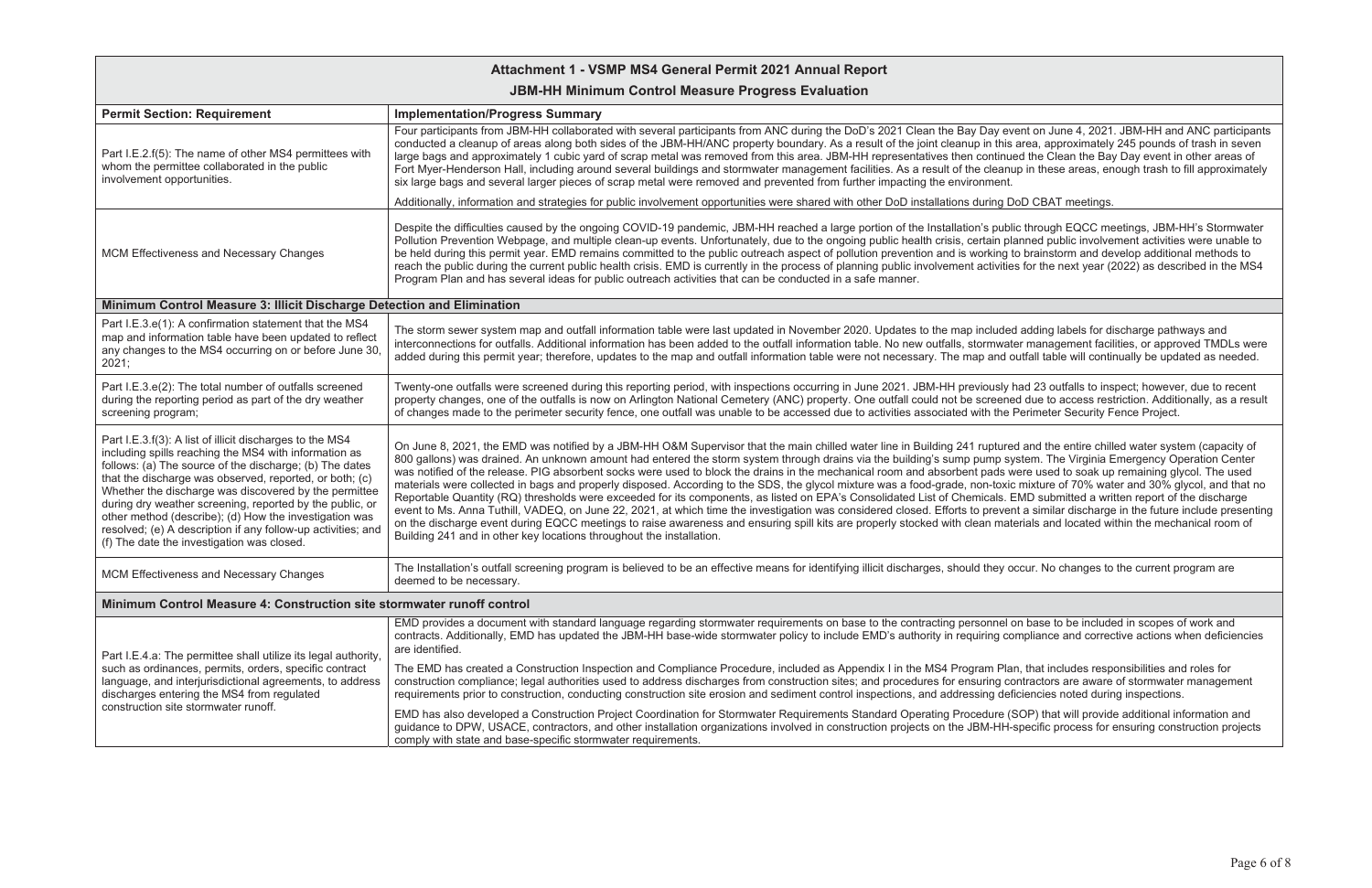## **Attachment 1 - VSMP MS4 General Permit 2021 Annual Report**

## **JBM-HH Minimum Control Measure Progress Evaluation**

| <b>Permit Section: Requirement</b>                                                                                                                                                                                                                                                                                                                                                                                                                                                                                                                                                                              | <b>Implementation/Progress Summary</b>                                                                                                                                                                                                                                                                                                                                                                                                                                                                                                                                                                                                                                                                                                                                                                                                                                                                                                                                                                                                                                                                                                                                             |
|-----------------------------------------------------------------------------------------------------------------------------------------------------------------------------------------------------------------------------------------------------------------------------------------------------------------------------------------------------------------------------------------------------------------------------------------------------------------------------------------------------------------------------------------------------------------------------------------------------------------|------------------------------------------------------------------------------------------------------------------------------------------------------------------------------------------------------------------------------------------------------------------------------------------------------------------------------------------------------------------------------------------------------------------------------------------------------------------------------------------------------------------------------------------------------------------------------------------------------------------------------------------------------------------------------------------------------------------------------------------------------------------------------------------------------------------------------------------------------------------------------------------------------------------------------------------------------------------------------------------------------------------------------------------------------------------------------------------------------------------------------------------------------------------------------------|
| Part I.E.4.d(1): (a) A confirmation statement that land<br>disturbing projects that occurred during the reporting<br>period have been conducted in accordance with the<br>current department approved standards and<br>specifications for erosion and sediment control; and (b)<br>If one or more of the land disturbing projects were not                                                                                                                                                                                                                                                                      | JBM-HH's construction site stormwater runoff program is implemented in accordance with Part I.E.4.a.(4); JBM-HH is a federal entity that has not developed standards and<br>specifications in accordance with the Virginia Erosion and Sediment Control Law and Regulations. Virginia DEQ is the permit review and issuing authority for erosion and<br>sediment control plans and Construction General Permits, as JBM-HH is a federal entity. There was one qualifying construction project during this reporting period; EMD<br>conducted construction site E&SC inspections for this project in accordance with Part I.E.4.a.(4) of the MS4 permit.                                                                                                                                                                                                                                                                                                                                                                                                                                                                                                                            |
| conducted with the department approved standards and<br>specifications, an explanation as to why the projects did<br>not conform to the approved standards and<br>specifications.                                                                                                                                                                                                                                                                                                                                                                                                                               | Though not required, as an additional safeguard to help make sure that activities at JBM-HH comply with stormwater regulations, EMD conducts preliminary reviews of propos<br>construction projects on base and provides guidance on whether or not a CGP, DEQ-approved E&SC Plan, and/or DEQ-approved Stormwater Management Plan is required.<br>EMD had developed a Construction Project Reviews SOP to establish the procedures for these extra reviews.                                                                                                                                                                                                                                                                                                                                                                                                                                                                                                                                                                                                                                                                                                                        |
| Part I.E.4.d(2): Total number of inspections conducted;                                                                                                                                                                                                                                                                                                                                                                                                                                                                                                                                                         | One DEQ-permitted project occurred at JBM-HH during this reporting year: the Perimeter Security Fence project, which involved replacing the fencing along the eastern prope<br>boundary of the Installation with a more secure fence. During this reporting year, EMD conducted 9 inspections of the Perimeter Security Fence Project Site, which included<br>biweekly inspections, post-rain event inspections, and a project completion inspection.                                                                                                                                                                                                                                                                                                                                                                                                                                                                                                                                                                                                                                                                                                                              |
| Part I.E.4.d(3): The total number and type of<br>enforcement actions implemented and the type of<br>enforcement actions.                                                                                                                                                                                                                                                                                                                                                                                                                                                                                        | No enforcement actions were determined to be necessary during this reporting period. When deficiencies in erosion and sediment controls were observed during EMD's<br>construction project inspections, the project manager/contractor were notified and corrective actions were promptly implemented to address the issues.                                                                                                                                                                                                                                                                                                                                                                                                                                                                                                                                                                                                                                                                                                                                                                                                                                                       |
| MCM Effectiveness and Necessary Changes                                                                                                                                                                                                                                                                                                                                                                                                                                                                                                                                                                         | The development of the construction inspection and compliance procedures was successful. Inspections were conducted at the required intervals and the project team<br>implemented corrective actions for erosion and sediment control issues that EMD identified in a prompt manner. No changes are deemed necessary, though EMD is continuou<br>working to improve the construction project stormwater compliance program on base.                                                                                                                                                                                                                                                                                                                                                                                                                                                                                                                                                                                                                                                                                                                                                |
|                                                                                                                                                                                                                                                                                                                                                                                                                                                                                                                                                                                                                 | Minimum Control Measure 5: Post-construction stormwater management in new development and development on prior developed lands                                                                                                                                                                                                                                                                                                                                                                                                                                                                                                                                                                                                                                                                                                                                                                                                                                                                                                                                                                                                                                                     |
| Part I.E.5.i(1): If the permittee implements a Virginia<br>Stormwater Management Program in accordance with<br>Part I.E.5.a(1) and (2): (a) The number of privately<br>owned stormwater management facility inspections<br>conducted; and (b) The number of enforcement actions<br>initiated by the permittee to ensure long-term<br>maintenance of privately owned stormwater<br>management facilities including the type of enforcement<br>action;                                                                                                                                                            | JBM-HH is a military installation. Inspection and maintenance of all stormwater management facilities (SMFs) on the Installation is the responsibility of the DPW. Maintenance<br>issues are managed through the DPW work order process; enforcement actions are not applicable. SOPs have been developed for all SMFs on the Installation that include<br>checklist forms to document the inspections and maintenance. In 2018, DPW contracted USACE to conduct inspections of SMFs across the installation on a routine basis. The<br>USACE Inspection Team conducted inspections of 22 aboveground SMFs on September 1 and 23, 2020 and four underground SMFs on September 1 and 23, 2020. The EMI<br>responsible for maintaining completed documentation received from USACE. EMD coordinated with a base contractor to conduct routine maintenance on two of the SMFs, wh<br>was completed on December 22, 2020. Additionally, EMD and DPW are working to establish an SMF Maintenance Contract to ensure SMFs are regularly maintained by quality<br>personnel. Though funding issues have cause delays in these efforts, a contract is expected to be in place by mid-2022. |
| Part I.E.5.i(2): Total number of inspections conducted on<br>stormwater management facilities owned or operated by<br>the permittee;                                                                                                                                                                                                                                                                                                                                                                                                                                                                            | In 2018, DPW hired USACE to conduct inspections of SMFs across the installation on a routine basis. During this reporting period, the USACE Inspection Team conducted<br>inspections of 26 SMFs in September 2020. The EMD is responsible for maintaining completed documentation received from USACE.                                                                                                                                                                                                                                                                                                                                                                                                                                                                                                                                                                                                                                                                                                                                                                                                                                                                             |
| Part I. E.5.i(3): A description of the significant<br>maintenance, repair, or retrofit activities performed on<br>the stormwater management facilities owned or<br>operated by the permittee to ensure it continues to<br>perform as designed. This does not include routine<br>activities such as grass mowing or trash collection;                                                                                                                                                                                                                                                                            | No significant maintenance, repair, or retrofit activities were performed on SMFs during this reporting year. EMD is working to identify the appropriate, qualified contractor to<br>conduct the necessary maintenance for Filterra units on base, as well as a wet pond. As stated above, EMD and DPW are working to establish an SMF Maintenance Contract<br>ensure SMFs are regularly maintained by qualified personnel. Though funding issues have cause delays in these efforts, a contract is expected to be in place by mid-2022.                                                                                                                                                                                                                                                                                                                                                                                                                                                                                                                                                                                                                                           |
| Part I.E.5.i(4): A confirmation statement that the<br>permittee submitted stormwater management facility<br>information through the Virginia Construction<br>Stormwater General Permit database for those land<br>disturbing activities for which the permittee was required<br>to obtain coverage under the VPDES Permit for<br>Discharges of Stormwater from Construction Activities in<br>accordance with Part I.E.5.f or a statement that the<br>permittee did not complete any projects requiring<br>coverage under the General VPDES Permit for<br>Discharges of Stormwater from Construction Activities; | One DEQ-permitted project occurred at JBM-HH during this reporting year: the Perimeter Security Fence project, which involved replacing the fencing along the eastern prope<br>boundary of the Installation with a more secure fence. The project team is in the process of finalizing the as-builts to complete the project. The stormwater management facilition<br>installed for this project will be reported to DEQ through submission of the NOT when the project is completed.                                                                                                                                                                                                                                                                                                                                                                                                                                                                                                                                                                                                                                                                                              |
| Part I.E.5.i(5): A confirmation statement that the<br>permittee electronically reported BMPs using the DEQ<br>BMP Warehouse in accordance with Part I.E.5.g and the<br>date on which the information was submitted.                                                                                                                                                                                                                                                                                                                                                                                             | A JBM-HH representative will report BMPs to the DEQ Warehouse by 30 September 2021.                                                                                                                                                                                                                                                                                                                                                                                                                                                                                                                                                                                                                                                                                                                                                                                                                                                                                                                                                                                                                                                                                                |

| ral entity that has not developed standards and |
|-------------------------------------------------|
| t review and issuing authority for erosion and  |
| ion project during this reporting period; EMD   |

ions, EMD conducts preliminary reviews of proposed proved Stormwater Management Plan is required.

Ived replacing the fencing along the eastern property eter Security Fence Project Site, which included

the required intervals and the project team are deemed necessary, though EMD is continuously

.<br>MFs across the installation on a routine basis. The and SMFs on September 1 and 23, 2020. The EMD is nduct routine maintenance on two of the SMFs, which to ensure SMFs are regularly maintained by qualified

identify the appropriate, qualified contractor to orking to establish an SMF Maintenance Contract to ontract is expected to be in place by mid-2022.

Ived replacing the fencing along the eastern property e the project. The stormwater management facilities